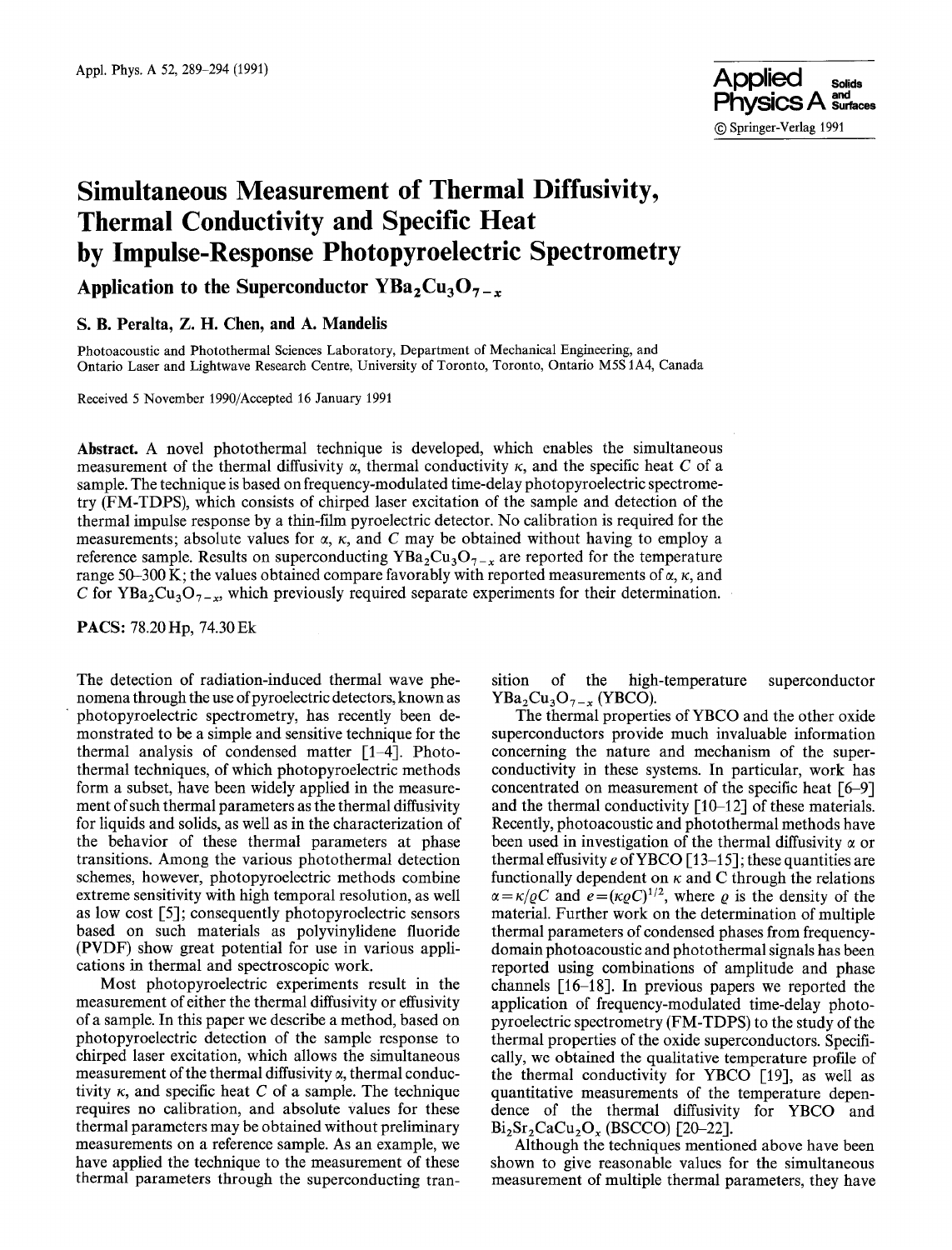several disadvantages: Most "classical" photothermal techniques only measure either the thermal diffusivity or effusivity, and require an independent measurement of the thermal conductivity to yield the specific heat; a variation of the frequency-domain technique [16-18] does yield a measurement of  $\alpha$ ,  $\kappa$ , and  $C$ , but requires a separate experiment on a reference sample for the purposes of normalization and calibration. In contrast, the impulse response (time-domain) technique presented here requires no preliminary normalization to provide simultaneous measurements of the above thermal parameters. In the present FM-TDPS measurements the sample is heated by a chirp-modulated cw laser, and the associated thermal response detected at the back surface by a fast risetime thin-film pyroelectric detector. The sample thermal impulse response is calculated from the input and output waveforms through cross correlation and fast Fourier transform (FFT) techniques [23-25], and  $\alpha$ ,  $\kappa$ , and C are obtained from the impulse response. The results are similar to those obtained with the frequency-domain method [26-27] except for the advantages we have noted above. For YBCO over the temperature range 50-300 K,  $\alpha$ ,  $\kappa$ , and C thus measured compare favorably with reported values, confirming the reliability of our technique.

#### **1. Theoretical Background**

#### *1.1 Chirped Excitation*

FM-TDPS involves a chirped excitation technique [25], in which a cw laser is modulated by a fast frequency sweep waveform  $x(t)$ , or chirp, before being focussed onto the sample. It has been previously noted [19-22] that chirped excitation has several advantages over laser flash methods, which have been the usual method for determining the thermal diffusivity of metals and oxides [13]. Chirped excitation is characterized by the low incident power density and high source stability inherent in cw laser systems. Consequently, the technique has the advantage of being able to work with samples having low optical damage thresholds; in addition, recent studies on the optical properties of high- $T_{\rm c}$  materials [29] have pointed to a switching from the superconducting to the normal state on irradiation with fast, high-power laser pulses. Chirped modulation also retains an advantage over single modulation frequency/lock-in techniques in that measurements are directly interpretable in terms of thermal pulse propagation times through the material.

If the power spectrum  $G_{xx}(f)$  of the chirp is relatively flat across its frequency span, chirped excitation is equivalent, in the frequency domain, to pulsed excitation. As a consequence, chirped excitation enables one to obtain the impulse response of a material without actually using pulsed excitation. This may be shown as follows. If  $y(t)$  is the instantaneous response of the sample to the exciting chirp, then the input power spectrum  $G_{xx}(f)$  and the cross spectrum  $G_{xy}(f)$  are given by

$$
G_{xx}(f) = F[x(t)] \times F[x(t)]^*, \qquad (1a)
$$

$$
G_{xy}(f) = F[x(t)] \times F[y(t)]^*,\tag{1b}
$$

where  $F$  and  $F^*$  represent the Fourier transform and its complex conjugate, respectively. The impulse response is then obtained from the relation

$$
h(\tau) = F^{-1}[G_{xy}(f)/G_{xx}(f)],\qquad(2)
$$

where  $\tau$  is the time-delay domain variable. The experimental procedure then consists of obtaining the impulse response  $I(t) = h(\tau)$  from a measurement of the input and output waveforms *x(t)* and *y(t).* 

#### *1.2 Pyroelectric Detection*

Consider a sample of thickness I, affixed by its back surface to a pyroelectric detector with thickness  $d$ , pyroelectric coefficient  $p$  and dielectric constant  $\varepsilon$ . The current impulse response of the detector due to heat flow through the sample may be obtained through a Green's function treatment [25], yielding

$$
I(t) = \frac{pdA}{\varepsilon t^{3/2}} \sum_{n=0}^{\infty} (-1)^n \beta_{32}^n \left[ \tau_{1n}^{1/2} e^{-\tau_{1n}/4t} - 2\tau_{2n}^{1/2} e^{-\tau_{2n}/4t} + \tau_{3n}^{1/2} e^{-\tau_{3n}/4t} \right].
$$
\n(3)

The thermal coupling coefficients between adjacent layers i and  $j$  in the air-sample-detector-backing system  $-$  labelled 1 to 4, respectively – are given by  $\beta_{ij}=(b_{ij}-1)/(b_{ij}+1)$ , where  $b_{ij} = \kappa_i \alpha_i^{1/2} / \kappa_j \alpha_i^{1/2}$ . Here  $\kappa_n$  and  $\alpha_n$  are the thermal conductivities and diffusivities of the nth layer. The following definitions have been made:

$$
\tau_{1n}^{1/2} = \frac{2nd}{\alpha_3^{1/2}} + \frac{l}{\alpha_2^{1/2}},
$$
\n(4a)

$$
\tau_{2n}^{1/2} = \frac{(2n+1)d}{\alpha_3^{1/2}} + \frac{l}{\alpha_2^{1/2}},
$$
\n(4b)

$$
\tau_{3n}^{1/2} = \frac{2(n+1)d}{\alpha_3^{1/2}} + \frac{l}{\alpha_2^{1/2}},
$$
\n(4c)

and A is a constant incorporating the static thermal properties of the sample-pyroelectric system:

$$
A = -\frac{(\alpha_3 \alpha_2)^{1/2}}{2\sqrt{\pi} \alpha_2 (b_{32} + 1)}.
$$
 (5)

Three approximations were made in deriving (3): a large thermal mismatch at the sample front surface  $(b_{12} \ll 1 \text{ or } \beta_{12} \approx -1)$ ; the use of a metal backing for the thin-film pyroelectric detector  $(b_{43} \ge 1)$  or  $\beta_{43} \ge 1$ ); and a sample that is thermally thick compared to the detector  $(\tau_2 \gg \tau_3)$ , where  $\tau_n$  is the time for a unit heat impulse to travel through the *n*th layer; equivalently,  $l^2/\alpha_2 \gg d^2/\alpha_3$ ). All these approximations are valid for the arrangement used in our experiment.

Equation (3) defines a pulse which rises to a peak value, and then declines to a slightly negative value before gradually rising again to zero at very long times. Along with the dependence on the sample thermal parameters, the shapes of the responses are sensitive to the detector properties; for a PVDF detector, as in our case,  $\alpha_3 = 8 \times 10^{-8}$  m<sup>2</sup>/s and  $\kappa_3 = 0.19$  W/m  $\cdot$  K for the detector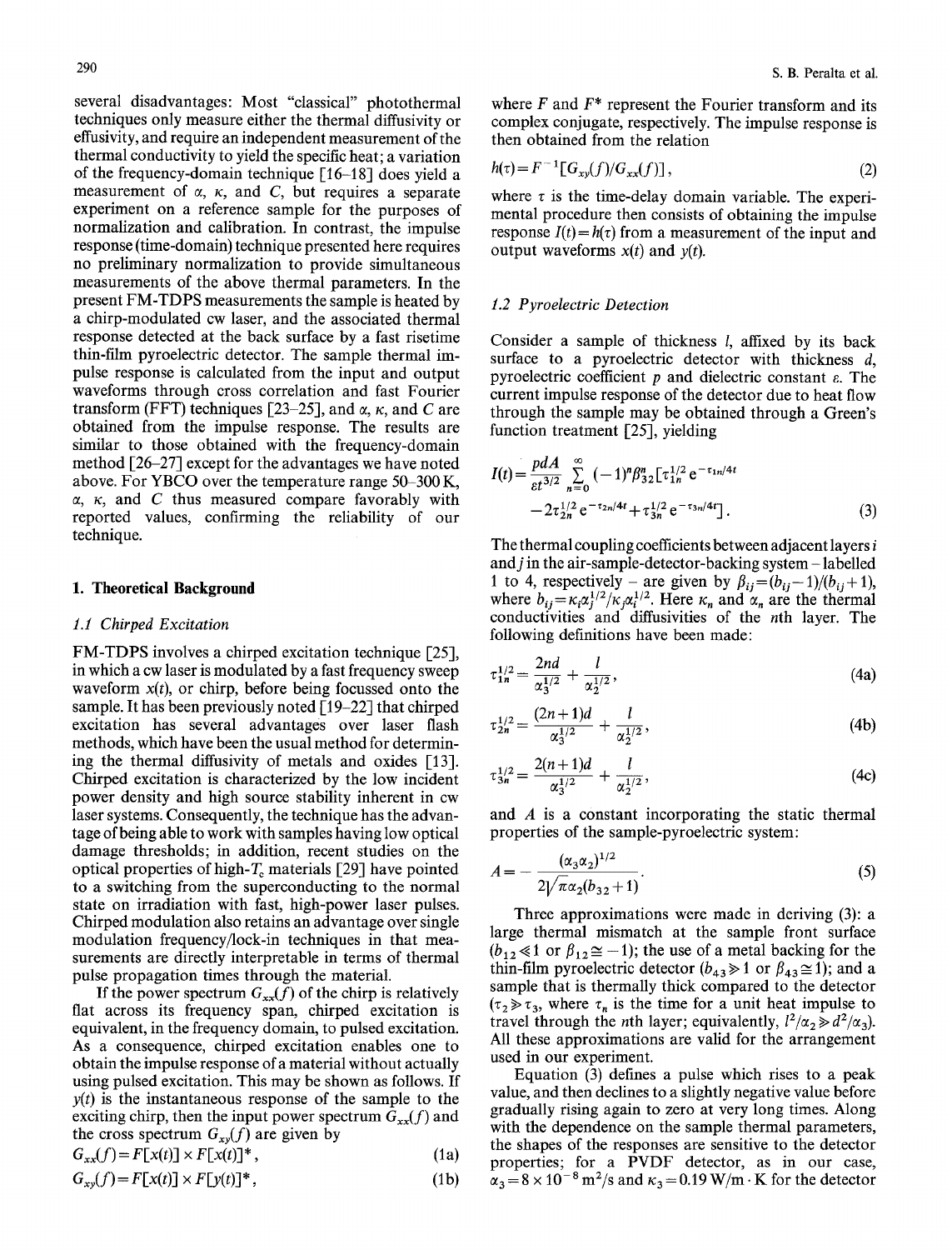

Fig. la-c. Representative experimental photopyroelectric responses for YBa<sub>2</sub>Cu<sub>3</sub>O<sub>7-x</sub> (YBCO) at a 53 K, b 160 K, and c 300 K. Similar responses were taken at different temperatures. Solid curves correspond to the theoretical *I(t)* using a  $\alpha = 1.486 \times 10^{-6}$  m<sup>2</sup>/s and  $\kappa = 3.674 \text{ W/m} \cdot \text{K}$ , **b**  $\alpha = 1.268 \times 10^{-6} \text{ m}^2/\text{s}$  and  $\kappa = 4.422 \text{ W/m} \cdot \text{K}$ , and c  $\alpha = 9.22 \times 10^{-7}$  m<sup>2</sup>/s and  $\kappa = 4.734$  W/m·K. The chirped excitation bandwidth was I kHz

thermal diffusivity and conductivity, respectively [25]. An example of the theoretical pulse shape is shown by the solid curves in Fig.  $1a-c$ .

Two characteristic times in the pyroelectric current response are important to our discussion: the zerocrossing point  $\tau_0$ , at which

$$
\left[I(t)\right]_{t=\tau_0}=0\tag{6}
$$

and the peak time  $\tau_n$  at which the response reaches a maximum. It can be shown [19] that  $\tau_p$  is linear with  $I^2/\alpha$ , where we have written  $\alpha = \alpha_2$ , with a slope  $F_p = 0.08$ for PVDF detection, independent of  $\kappa = \kappa_3$ ; this is a consequence of the fact that the current response at earlier times is a strong function of the thermal diffusivity, and is only very weakly dependent on the sample thermal conductivity.  $F_p$  is only dependent on the thermal and geometric properties of the detector. Thus, by monitoring the time at which the impulse response reaches its maximum, the sample thermal diffusivity can be calculated from the equation

$$
\alpha = F_p \left( \frac{l^2}{\tau_p} \right). \tag{7}
$$

Using this value for  $\alpha$  in (6), one then obtains a value for the sample thermal conductivity  $\kappa$ . The specific heat may then be easily calculated from the relation

$$
C = \frac{\kappa}{\varrho \alpha}.\tag{8}
$$

Experimentally, the amplitude of the impulse response defined by (3) is normalized to the peak value. Since this normalization affects neither  $\tau_p$  nor  $I(\tau_0)=0$ , no calibration of the system is required to obtain relative values for  $\alpha$ ,  $\kappa$ , and C. In the case of the frequency-domain technique  $[26, 27]$  an extra calibration step using a reference sample is required because the thermal parameters obtained are extremely sensitive to the absolute values of the measured quantities - the amplitude and phase of the photothermal signal.

#### **2. Experimental Arrangement**

A standard photopyroelectric arrangement was used in the present work. The pyroelectric impulse responses were excited with 20 mW incident power from the 488 nm line of an  $Ar<sup>+</sup>$  laser. The cw beam was chirped by an acousto-optic modulator, driven by a waveform synthesizer, before being focussed onto the sample front surface. The driving chirp waveform *x(t)* had an amplitude of 85 mV, and a flat power spectrum over the modulation bandwidth of I kHz, so that the resulting chirped cw laser beam satisfied the criterion for mathematical equivalence to pulsed excitation.

The ceramic YBCO samples were prepared by standard solid state reaction of  $Y_2O_3$ , BaCO<sub>3</sub>, and CuO powders, mixed and calcined at 900-950°C for 10h. Sintering was carried out at  $950^{\circ}$  C for a further 10 h, and then cooling, at a rate of about  $100^{\circ}$  C/h, with an intermediate holding at 500°C for 5 h. The pellets were roughly  $3 \times 3 \times 1$  mm<sup>3</sup> in size, and the superconducting transition was  $T_c$ =78 K for the sample in the measurements reported [31].

The detector consisted of a  $28 \mu$ m-thick film of PVDF, much thinner than the sample, surface-metallized with nickel electrodes and supported on a stainless steel backing. The YBCO samples were fixed to the detector by means of a thin thermal compound layer, whose contri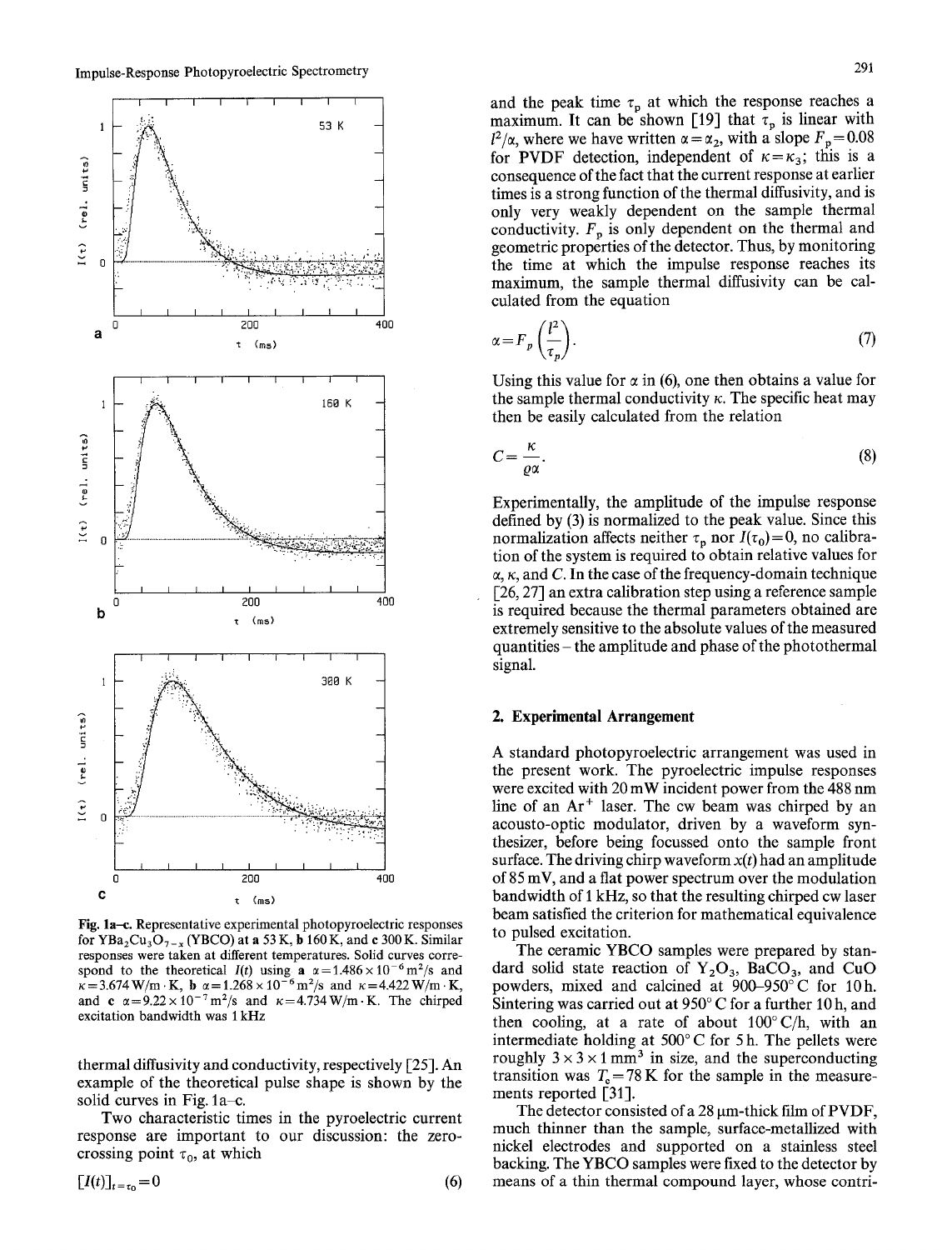bution to the PPE signal above 50 K is negligible [19, 32]. The sample and detector were housed in a cryogenic system with optical access through a vacuum-sealed quartz window. The experimental temperature range was 50-300K, monitored by a gold/iron-constantan thermocouple mounted at the end of the copper cold finger to which the sample/detector holder was also attached. The detector output was fed to a fast current amplifier before being directed to the *y(t)* system input of an FFT analyzer. The current impulse response was then recovered by correlation and FFT operations on *x(t)* and *y(t)* as discussed above.

#### **3. Results and Discussion**

The capability of the described photopyroelectric technique to monitor simultaneously the temperature dependence of  $\alpha$ ,  $\kappa$ , and C was tested over the high-T<sub>c</sub> superconducting transition of YBCO. Figure  $1a$ -c shows representative impulse responses for the YBCO sample at 53, 160, and 300 K, normalized at  $I(\tau_n)$ . Qualitatively, the impulse response at varying temperatures is the same, except for a narrowing of the pulse at lower temperatures, due to the variation in YBCO thermal parameters. The spike in the experimental impulse response at early times  $(< 50 \,\mu s$ ) is due to the detector response to light leakage onto the surface of the film. The initial PVDF spike is negligible in our analysis, since the fastest thermal transit time through our sample is on the order of tens of milliseconds. The solid curves are the theoretical impulse response calculated from (3), using values for  $\alpha$  and  $\kappa$ obtained as discussed above, from (6, 7). The fit of the theoretical expression to the experimentally obtained data is excellent, especially within the region from  $\tau_p$  to  $\tau_0$ .

Figure 2 shows the behavior of the time delay variables  $\tau_p$  and  $\tau_0$  in the temperature range 50-300 K, clearly exhibiting a proportional increase with temperature due to the broadening of the impulse response. Because of the diffusive nature of thermal-wave propagation through the sample, any increase in  $\alpha$  leads to a faster arrival of the detected temperature change at the sample back surface, and a compression of the impulse response. The narrowing of the impulse response profile with decreasing temperature also leads to an increase in the amplitude of the signal, which is the reason for the



Fig. 2. Behavior of the time delay variables  $\tau_p$  and  $\tau_0$  for YBCO in the temperature range 50-300 K



Fig. 3. Temperature dependence of the thermal diffusivity for YBCO

normalization applied in Fig. 1. This decrease in  $\tau_p$  and  $\tau_q$ at lower temperatures is thus indicative of a concomitant increase in the thermal diffusivity. The  $\tau_0$  curve, furthermore, exhibits a discontinuous jump near  $T_c$ ; the jump is also present in the  $\tau_p$  curve, albeit at a lower resolution because of the slower rate of change of this parameter. Note that  $\tau_p$  is inversely proportional to  $\alpha$ , and thus proportional to  $C/\kappa$ . Although both  $\kappa$  and C change around the transition temperature, the thermal conductivity is continuous  $[10, 11]$ , and so the fractional jump  $A\tau_p/\tau_p$  will be approximately equal to the fractional change in specific heat  $AC/C$ . From this relation we may estimate the specific heat jump to be 4% of the total specific heat.

The temperature dependence of the thermal diffusivity is shown in Fig. 3, calculated from (7). The curve exhibits two interesting points: a dip near the transition from the normal to the superconducting state; and a local minimum just below the transition temperature. As we shall see later, this dip correlates with a local maximum of the thermal conductivity at this temperature. The  $\alpha$  vs T profile is in good agreement with data using photoacoustics and laser flash measurements [13] as well as with our previous chirped laser measurements of the thermal diffusivity of YBCO [20-22].

Figure 4 shows the temperature dependence of the thermal conductivity, calculated from  $(6)$ . While  $\kappa$  decreases as the temperature is lowered, there is a rapid increase below  $T_c$  and then a maximum at a temperature significantly lower than  $T_{e}$ . This behavior has also been observed elsewhere [10-12] and has been related to the suppression of the phonon-carrier scattering mechanism.



Fig. 4. Temperature dependence of the thermal conductivity YBCO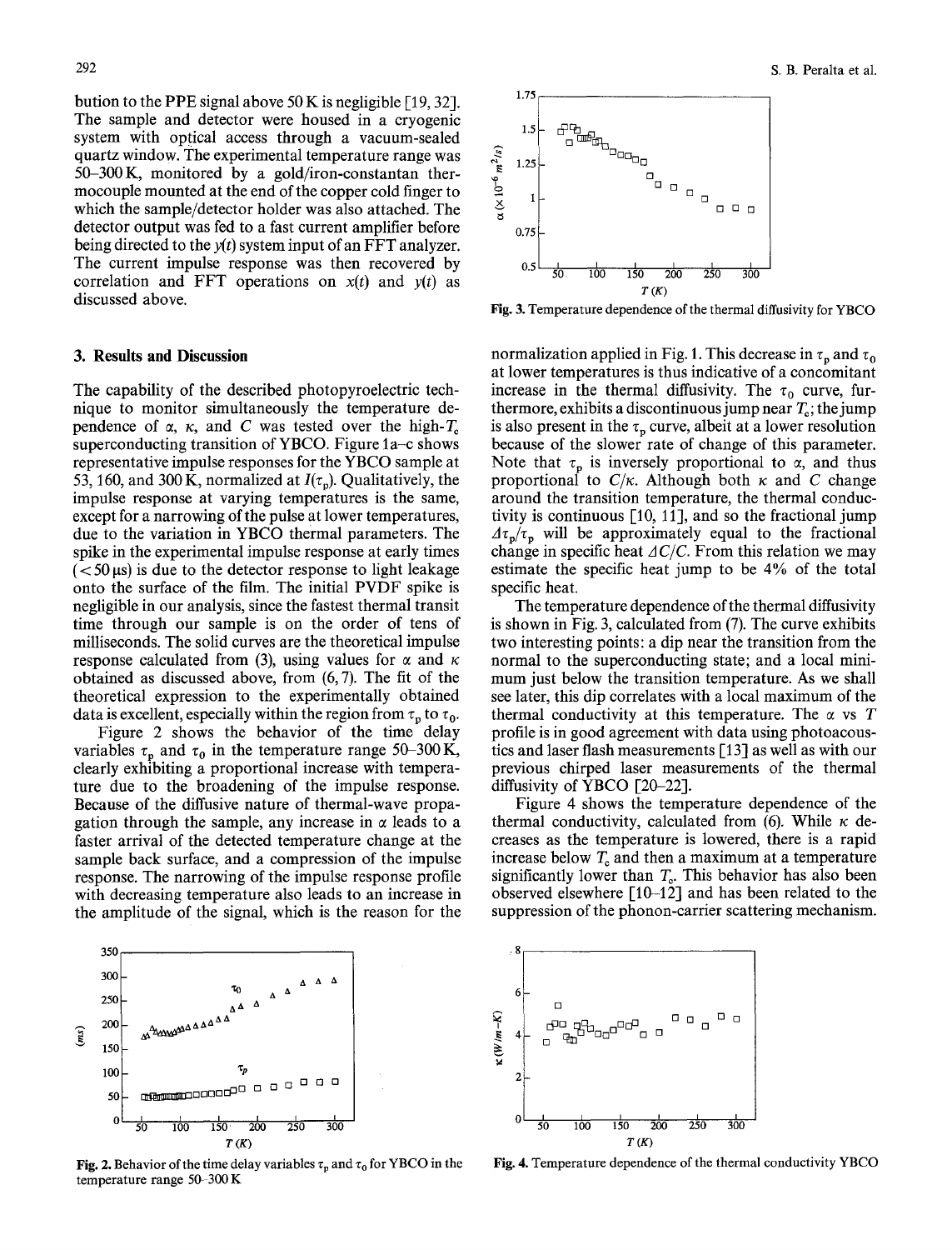

Fig. 5. Temperature dependence of the specific heat for YBCO

The measured thermal conductivity may be written as  $\kappa = \kappa_c + \kappa_p$ , where  $\kappa_c$  is the contribution due to carriers and  $\kappa_p$  the phonon contribution. Previous studies [10] have made estimates of the upper limit of the carrier thermal conductivity at  $T_c$  to be  $\kappa_c = 4 \times 10^{-2}$  W/m·K. This value accounts for less than 1% of our thermal conductivity at this temperature, implying that nearly all the heat is transported by lattice vibrations. This result is consistent with the conclusion of other workers.

In Fig. 5 we show the behavior of the specific heat and in Fig. 6 the temperature dependence of *C/T,* as calculated from (8). Although the density of YBCO has been reported to exhibit an anomalous change [33, 34] at  $T_c$ , the change is small, and so we have approximated  $\rho(T)$  by a slowly varying function, which is a linear fit of the reported  $\rho(T)$ neglecting the region around  $T_c$ . The resulting difference in *C* or *C/T* from otherwise using  $\varrho(T) = \varrho(300 \text{ K})$  $=6.383$  g/cm<sup>3</sup>, the density at room temperature determined crystallographically, is negligible.

Table 1 lists some comparisons between the thermal parameters of YBCO as measured by this work and as previously reported  $[10, 11, 13, 22, 26, 27, 35-37]$ . There is a spread in the reported values for  $\alpha$ ,  $\kappa$ , and C, however, which can vary by as much as one order of magnitude [38], depending on the processing conditions for the sample. Considering this spread, our measurements at particular temperatures correspond quite favorably with results on similar samples. This observation, in addition to the fact that our measurements exhibit the correct



Fig. 6. Temperature dependence of *C/T* for YBCO

qualitative behavior of  $\alpha$ ,  $\kappa$ , and C for YBCO over the entire temperature range 50-300 K, highlight the potential of our technique in the simultaneous measurement of these thermal parameters.

We should point out that the time-domain photopyroelectric technique presented here is complementary to the frequency-domain photopyroelectric method for simultaneous determination of thermal diffusivity, thermal conductivity and specific heat [27], which has also been applied to the study of superconductors over a wide range of temperatures. Taking into account the spread in thermal parameters for YBCO samples produced under different conditions, both techniques produe comparable results. The frequency-domain technique, however, requires a separate reference experiment in order to obtain absolute values for  $\alpha$ ,  $\kappa$ , and C; the timedomain technique is self-calibrating and readily yields these values. On the other hand, while the frequencydomain approach allows continuous measurement during the cooling or heating cycle, the time-domain technique requires point-by-point measurements at discrete temperatures, with a dwell time on the order of at least one chirp duration; this is the reason for the higher temperature resolution for the frequency-domain technique. This disadvantage may be offset by instrumentational modifications allowing for a greater degree of control of the sample temperature than was possible in our set-up. In general, photothermal techniques for the simultaneous measurement of two or more thermal parameters cur-

Table 1. Summary of measurements for thermal parameters of YBCO from the literature and as measured by FM-TDPS

| $\alpha(T_c)$<br>$\lfloor$ cm <sup>2</sup> /s] | $\alpha$ (300 K)<br>$\text{[cm}^2/\text{s}$ | $\kappa(T_c)$<br>$\lceil W/m \cdot K \rceil$ | $\kappa$ (300 K)<br>$\lceil W/m \cdot K \rceil$ | AC/C  | Ref.               |
|------------------------------------------------|---------------------------------------------|----------------------------------------------|-------------------------------------------------|-------|--------------------|
|                                                |                                             |                                              |                                                 |       |                    |
|                                                |                                             | 5.00                                         | 5.00                                            |       | $[10]$             |
|                                                |                                             | 3.50                                         | 4.75                                            | محمد  | $\lceil 11 \rceil$ |
| 0.0130                                         | 0.0070                                      |                                              |                                                 | 0.050 | $[13]$             |
| 0.0230                                         | 0.0100                                      |                                              |                                                 | 0.060 | $[22]$             |
| 0.0225                                         | 0.0120                                      | <b>State</b>                                 |                                                 | 0.060 | [22]               |
| 0.0375                                         |                                             | 2.75                                         |                                                 |       | [26]               |
| 0.0525                                         |                                             | 5.40                                         |                                                 | 0.025 | [27]               |
|                                                | 0.0710                                      |                                              |                                                 |       | [35]               |
|                                                | 0.0458                                      |                                              |                                                 |       | [35]               |
|                                                |                                             | 3.00                                         | 2.20                                            |       | [36]               |
|                                                |                                             |                                              |                                                 | 0.050 | T371               |
| 0.0140                                         | 0.0090                                      | 4.00                                         | 4.75                                            | 0.040 | This work          |
|                                                |                                             |                                              |                                                 |       |                    |